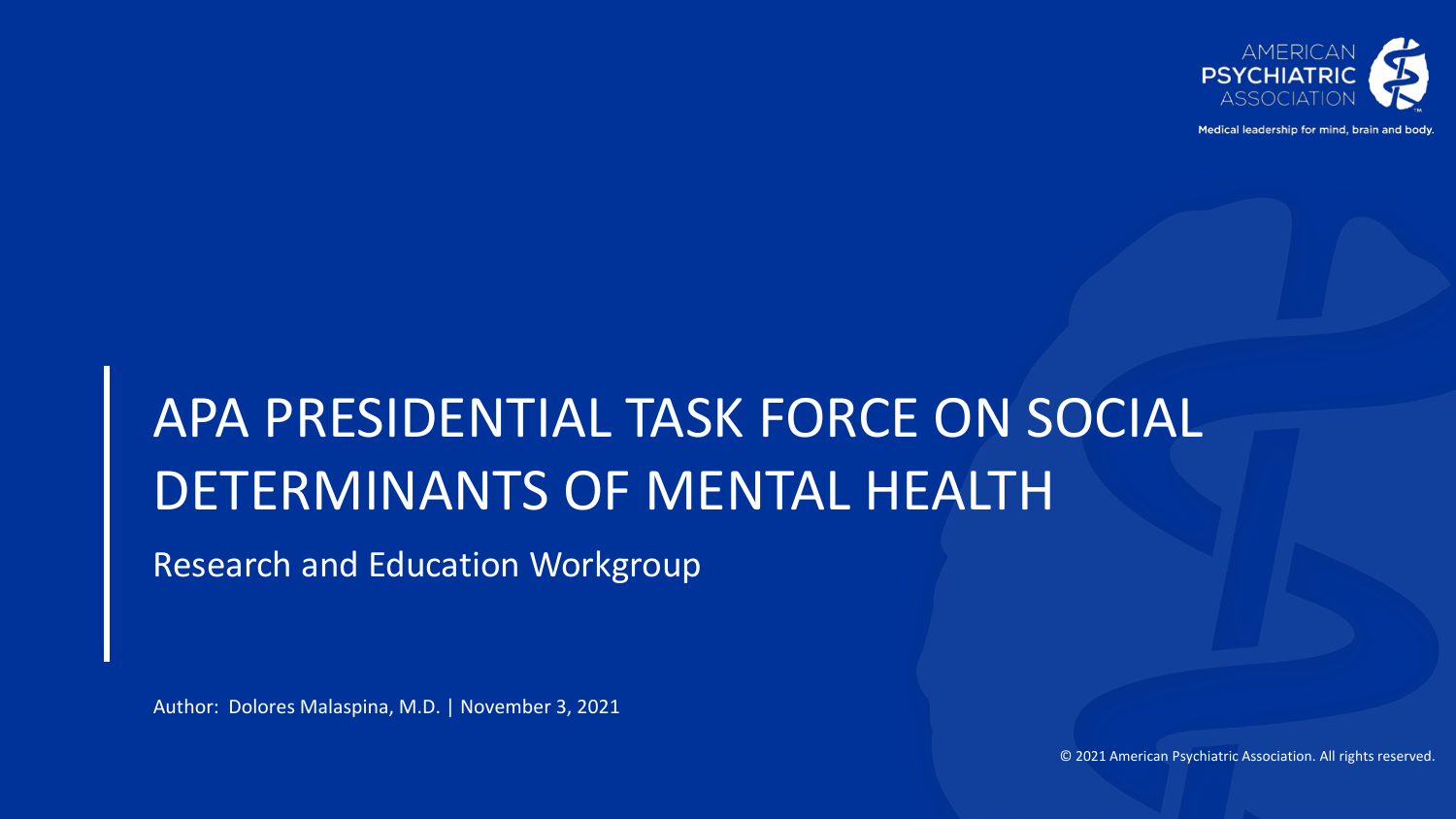

Medical leadership for mind, brain and body.

# EDUCATION AND TRAINING **COMMITTEE**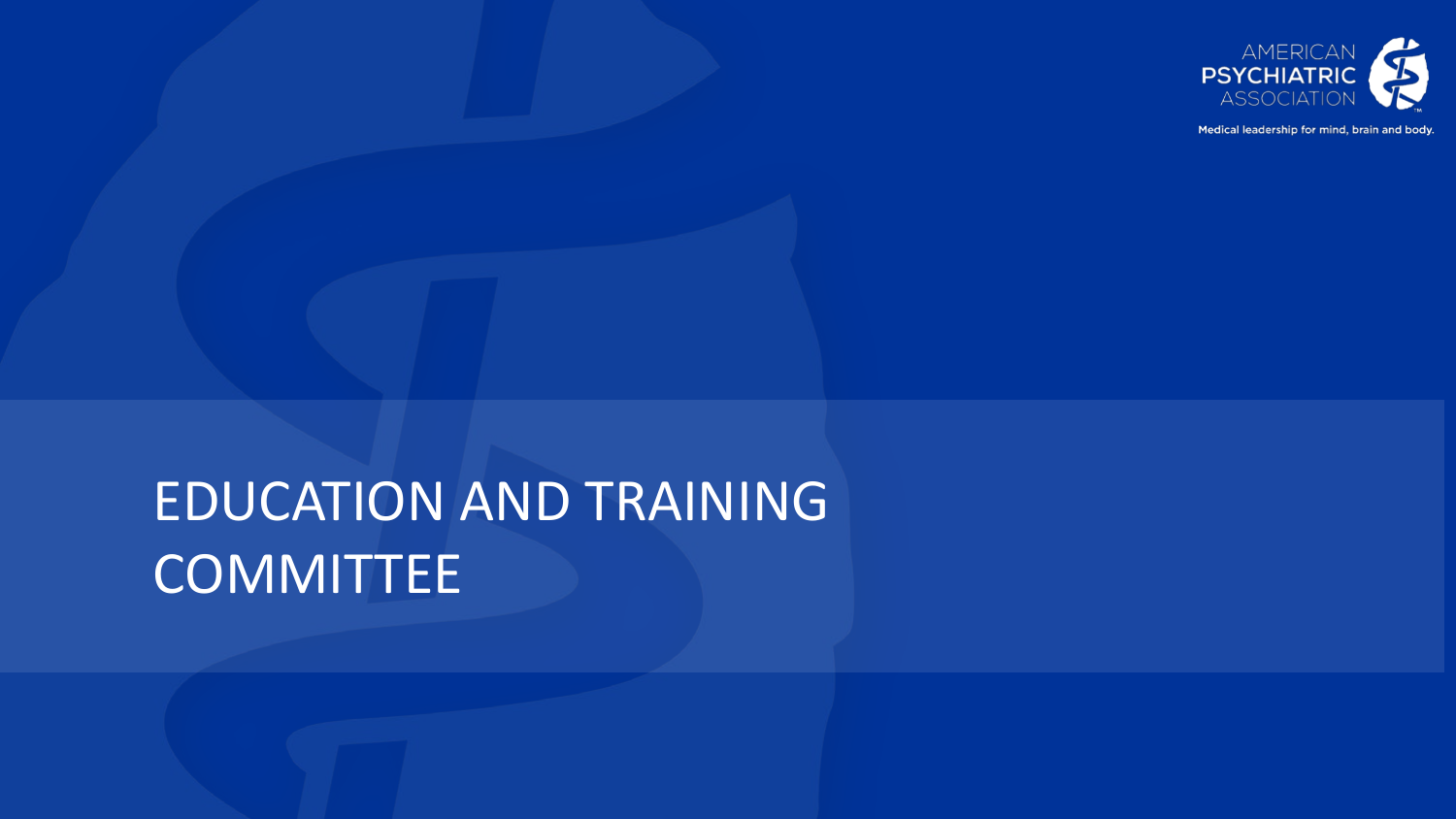#### EDUCATION AND RESEARCH TASK FORCE WORKGROUP





# Dolores Malaspina, MD, MS, MSPH Elie Aoun, MD, Kimberly Gordon-Achebe, MD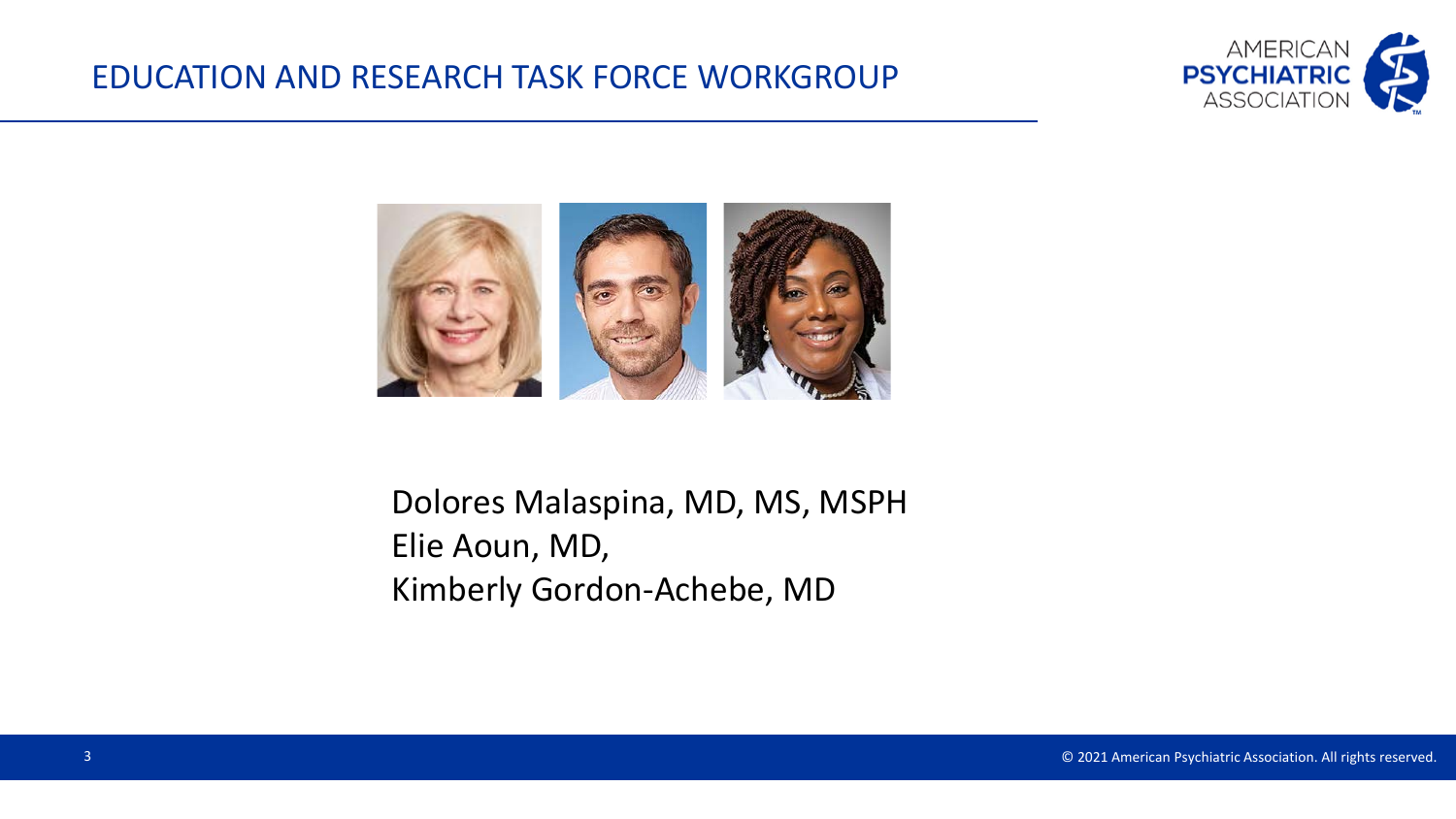# INTRODUCING THE EDUCATION AND RESEARCH TASK **MEMBERS**





Kimberly Gordon-Achebe, MD, is a child and adolescent psychiatrists in Baltimore, MD who is the program director of University of Maryland Child and Adolescent Psychiatry Fellowship. She is the Chair of the APA Membership Committee, immediate past president of the Caucus of Black Psychiatrists and past vice chair of the APA Council on Children, Adolescents and Their Families. Kimberly is also on the governing body of AACAP and AACP (CALOCUS/CASII: Child and Adolescent Service Intensity Instrument (CASII) and the Child and Adolescent Level of Care Utilization System (CALOCUS)..



Elie G. Aoun, M.D., is a psychiatrist in general, addiction and forensic practice in New York and on the faculty at Columbia University and at Central New York Psychiatric Center as a Sex Offender Management liaison psychiatrist. He is the Early Career Psychiatrist Trustee-At-Large at the APA Board of Trustees and immediate past vice chair of the APA Council on Addiction Psychiatry. Elie was a workgroup member of the ACGME's Psychiatry Milestone 2.0 workgroup.  $\frac{1}{15}$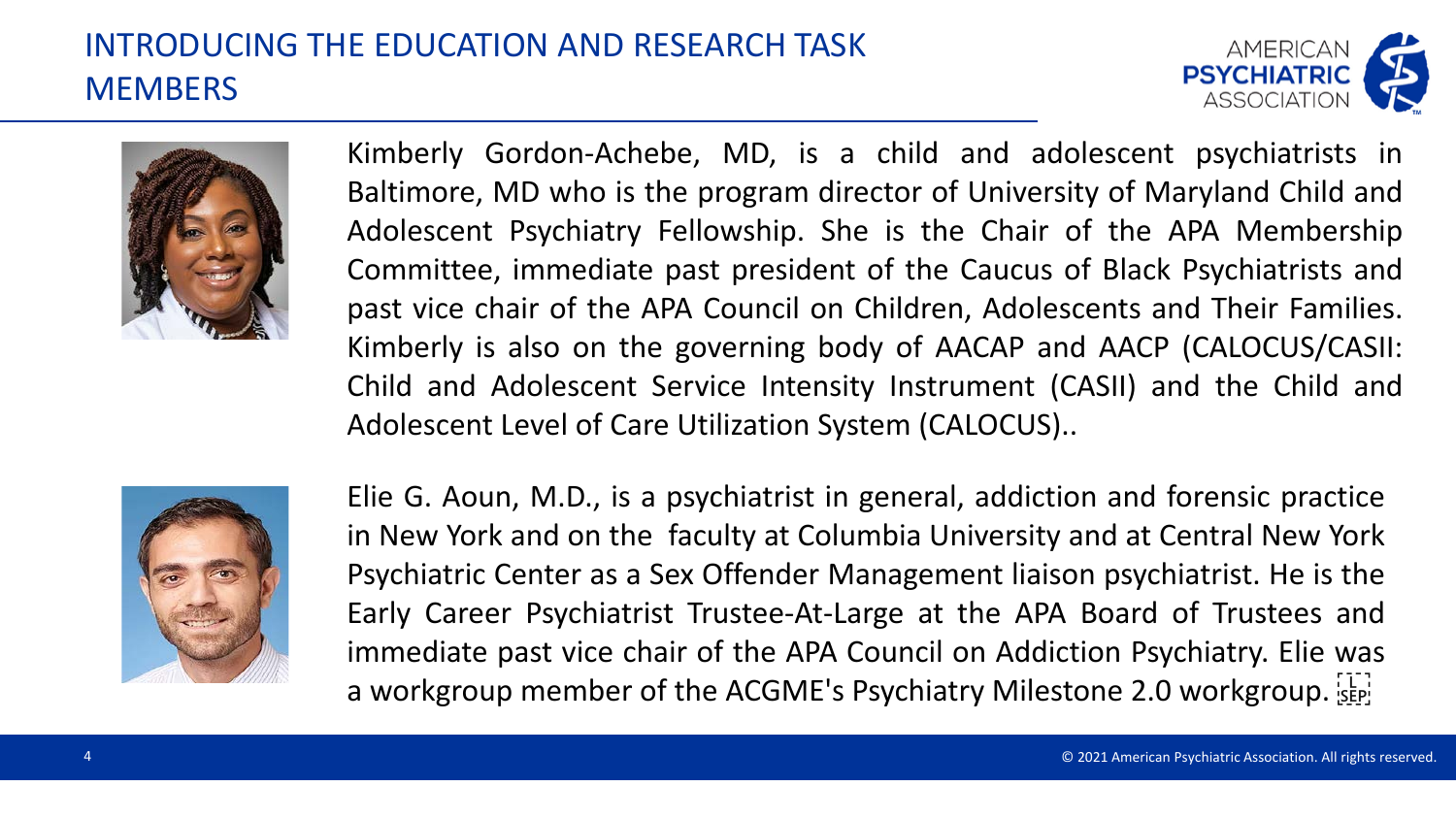

#### PREVALENCE OF COMMON MENTAL DISORDERS BY HOUSEHOLD INCOME IN ENGLAND



Recognize the incontrovertible and overwhelming contribution of social status (adverse social and environmental exposures) to poor mental health.

MCNAMUS S ET AL, 2007 ADULT PSYCHIATRIC MORBIDITY IN ENGLAND, 2007. LEEDS: THE NHS INFORMATION CENTRE FOR HEALTH AND SOCIAL CARE, 2007.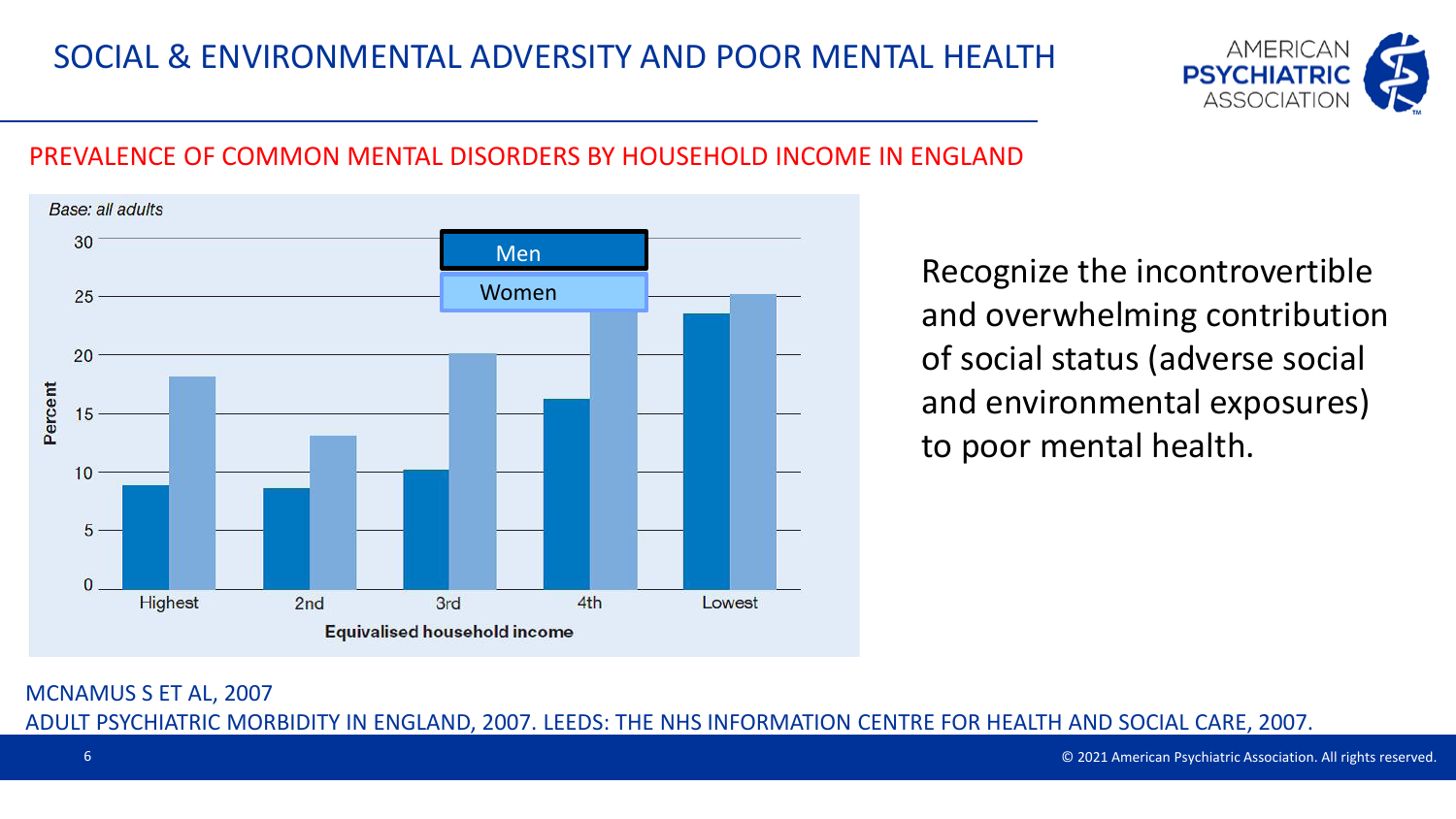# PSYCHIATRIC PERSPECTIVES DISCOVERED AND THEN MINIMIZED THE SOCIAL DETERMINANTS OF MENTAL HEALTH





SZ vs Bipolar in Chicago 1922-1931. /100,000 (Faris & Dunn 1939)

Lifespan and Zip code Time Magazine: 2018 (NYU data)

Hollingshead & Redlich Social Class & Mental Illness (1958)

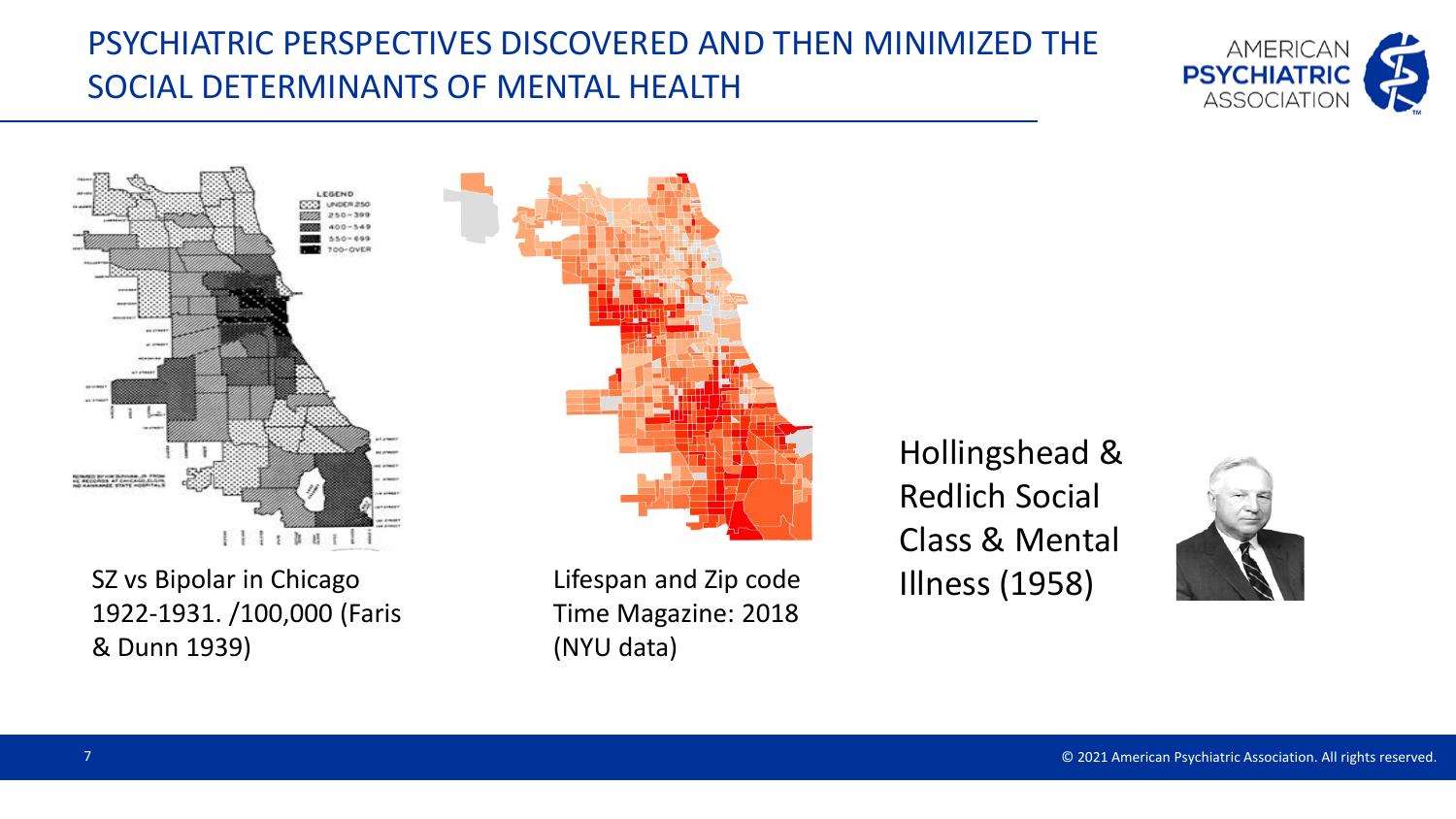#### MENTAL ILNESS HAS HETEROGENEOUS UNDERPINNINGS GENETIC POLYMORPHISMS CAN NOT EXPLAIN THE POPULATION BURDEN



Risk genes and their effects % ? Weathering? lower social status, urban birth, early adversity (neglect, abuse, trauma), prenatal exposures, Intergenerational trauma Converge on Immune activation inflammation Psychiatric and medical comorbidity Psychiatry moved *away* from knowledge that social processes could cause mental illness. **towards** genes and biological effects *…… towards* medications **towards** early identification of illness risk Mental illness and social class findings  $\rightarrow$  $\rightarrow$  Social causation: social determinants of mental health?  $\rightarrow$  Downward drift: over generations from risk genes ? Biological Psychiatry now consider both pathways: genetic, epigenetic and gene-environment interactions account for the population risk for mental disorders, more so social factors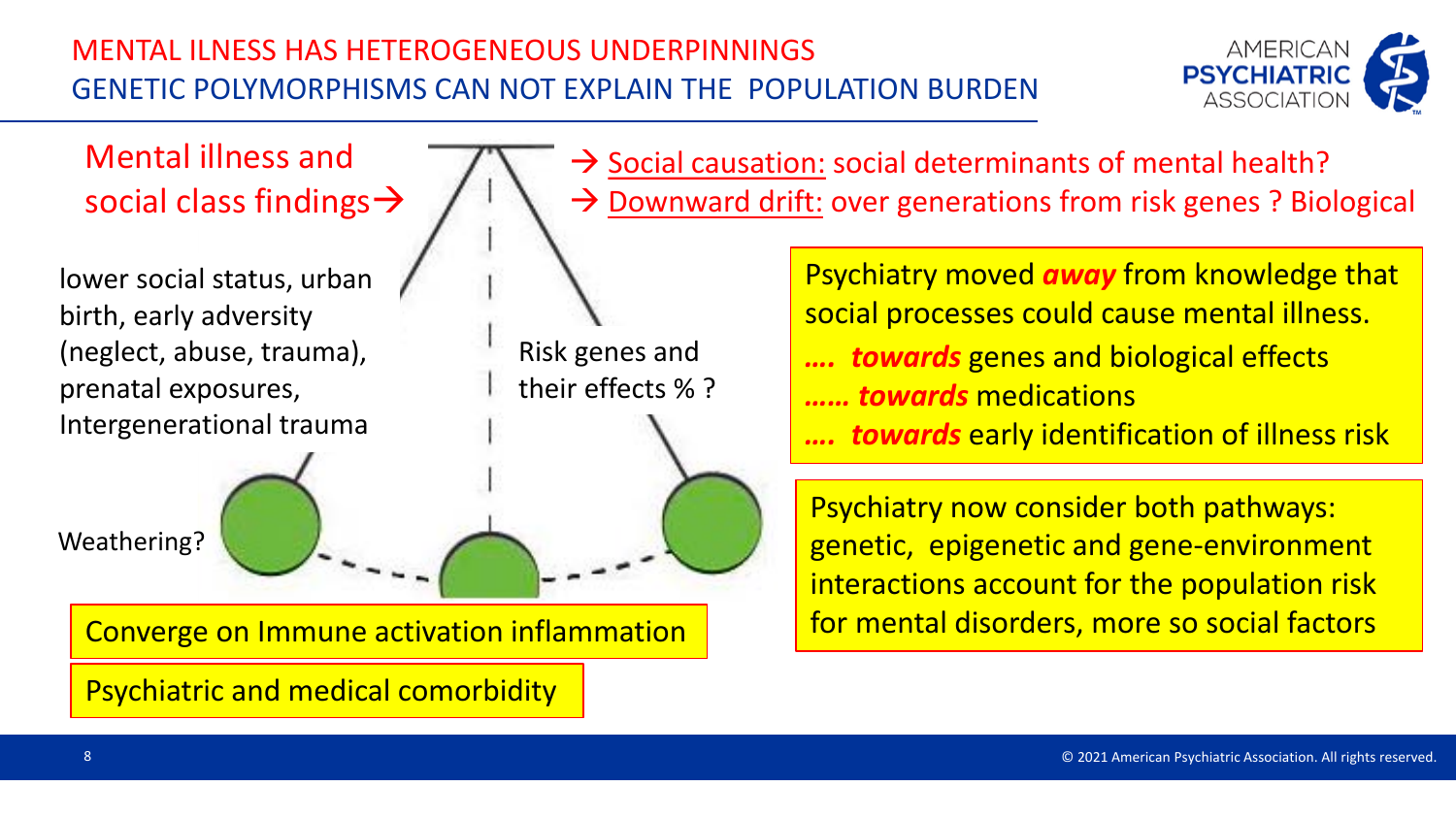# $GENETICS.$   $\rightarrow$  EPIGENETICS SOCIAL EPIGENETICS SDMH ACT THROUGH BIOLOGICAL PATHWAYS



#### Epigenetic mechanisms control gene expression

Adversity can change gene expression without altering DNA sequences.

Epigenetic mechanisms transmit information that is not in the DNA sequence.

These epigenetic changes influence development and cross the generations.





Like DNA, epigenetic marks are critically important for cell functioning.

Unlike DNA sequence, epigenetic marks can change over development, or the life course, or even at random.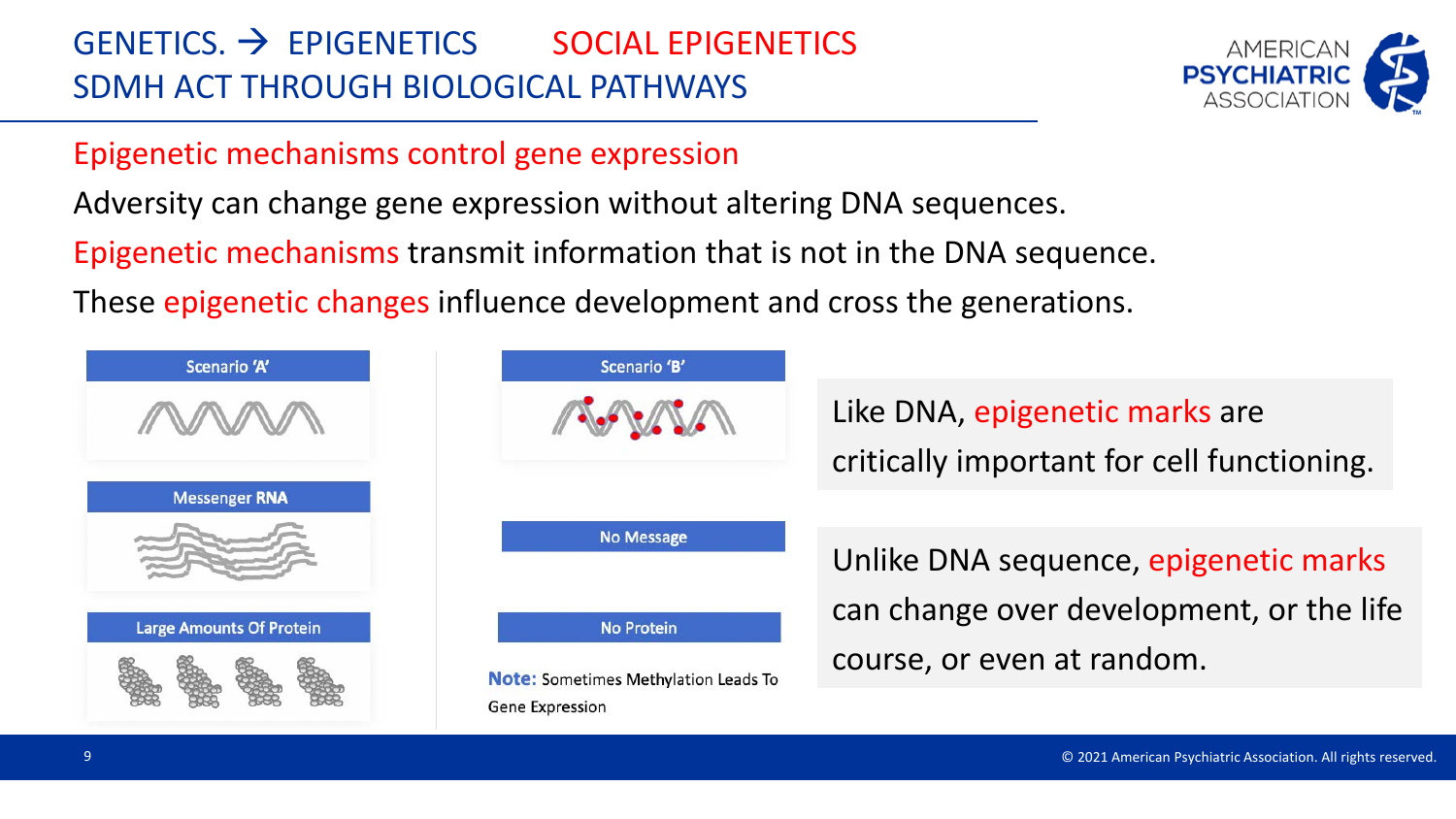

Factors that impact health and well- being: the circumstances into which we are born, grow up, live, work, and age, including the health system.

Racism, shaped by the distribution of money, power, and resources at global, national and local levels, themselves influenced by policy choices.

Mental health risk factors include stigma against the mentally ill, social inequality and social isolation. Adversity is also linked to mental illness across all social strata

Domestic violence Emotional neglect physical neglect Family substance abuse mental Illness Death and separation Emotional, Physical, Sexual abuse War Civil conflict Exposure to violence Natural disaster Community displacement Climate Change Migration

WHO: Closing the Gap in a Generation: Action on the Social Determinants of Health, Commission 2008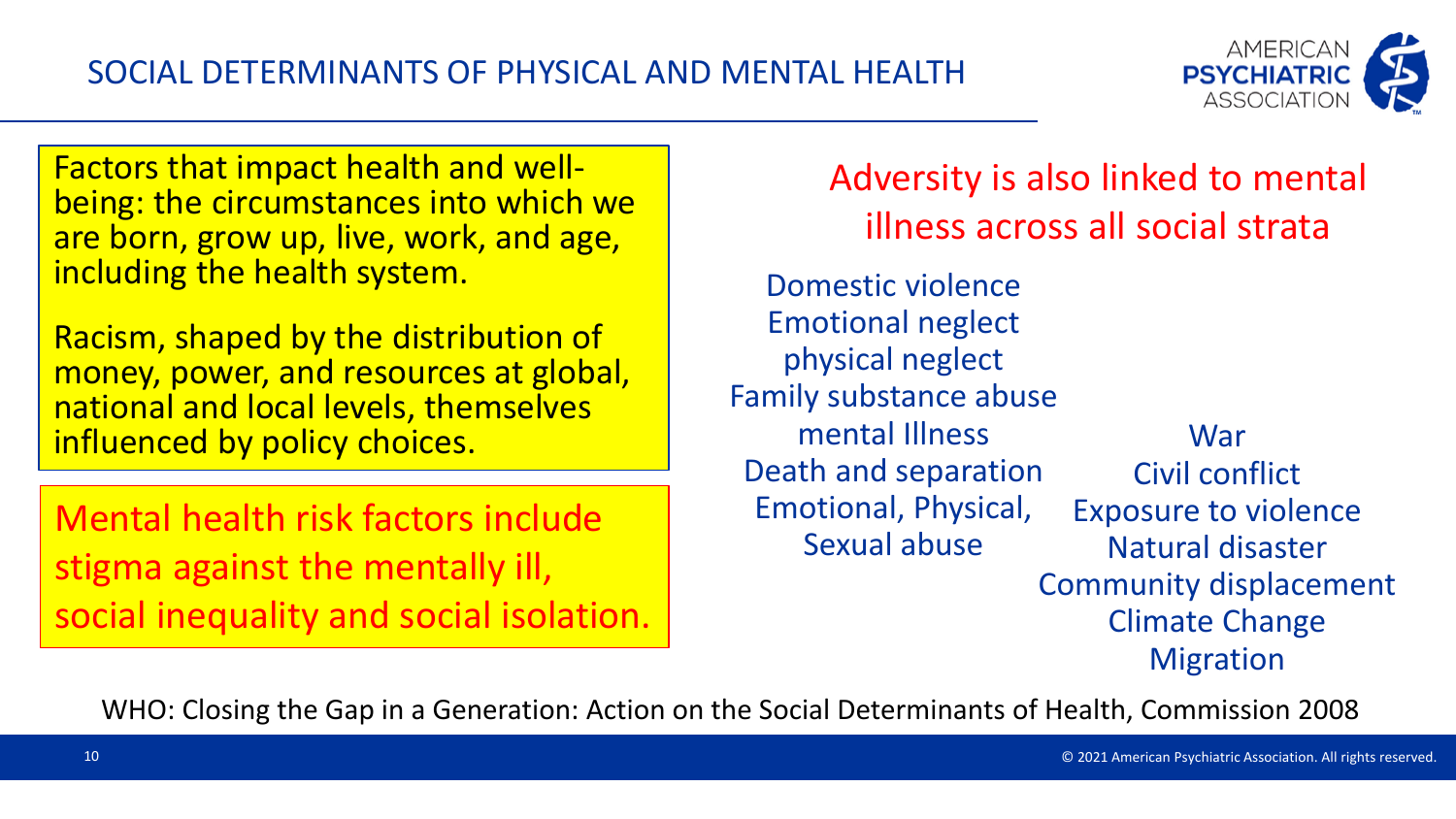

**Cultural Competency:** Contextualize how a persons culture impacts his/her perceptions of health and illness. Encourages stereotypes, generalizations, onus on the patient.

**Structural Competency:** Knowledge on how social, political and economic forces and societal structures and associated exposures impact mental and physical health

The **structure** of society underlies risks to depression, psychosis, anxiety, substance use, and to obesity, diabetes, hypertension & cardiovascular diseases, across perosns.

Housing, availability/ quality of education and employment, wages, family wealth, fresh food and green space, exposure to toxins and climate change, criminal justice, lack of equitable health care, access to specialists, coverage for prescriptions and services

Other negative factors: stigma, social inequality, social isolation Positive factors: resilience, community wisdom, compassion, trust, and faith. Metzl & Hansen, 2013 Petty, Metzl, & Keeys, 2017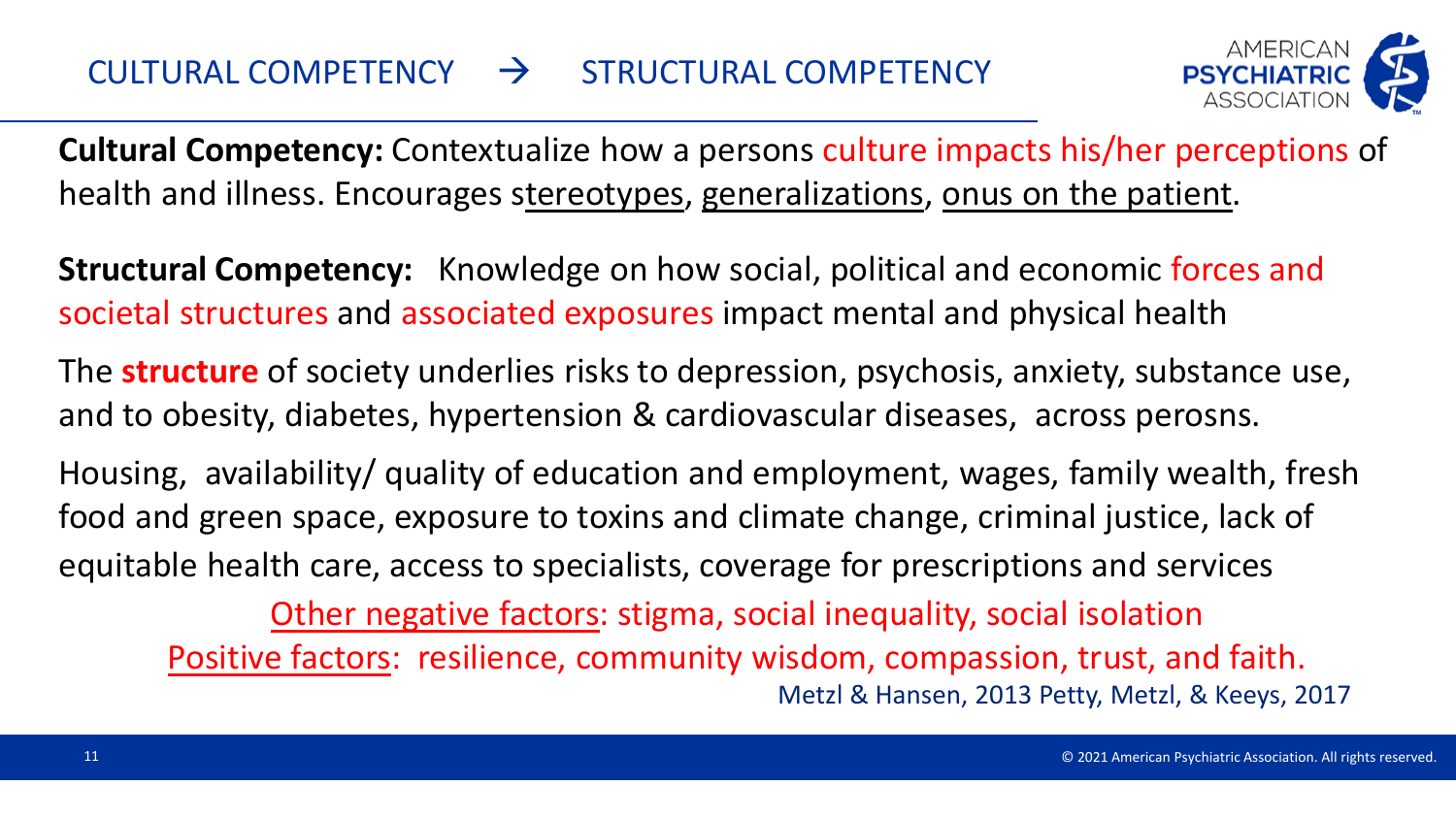

A shift in education *towards* knowledge of the forces influencing mental health above individual interactions, beyond cross-cultural understandings of individual patients.

CGME Core Competencies:

Patient Care (PC)

Medical Knowledge(MK)

Professionalism(PROF)

Interpersonal and Communication Skills (ICS1)

Practice-based Learning? Improvement (PBLI)

Systems-based Practice (SBP)

Core competencies of "structural competency"

- 1) recognizing the structures that shape clinical interactions
- 2) developing an extra-clinical language of structure
- 3) rearticulating "cultural" formulations in structural terms
- 4) observing and imagining structural interventions
- 5) developing structural humility.

Metzl & Hansen, 2013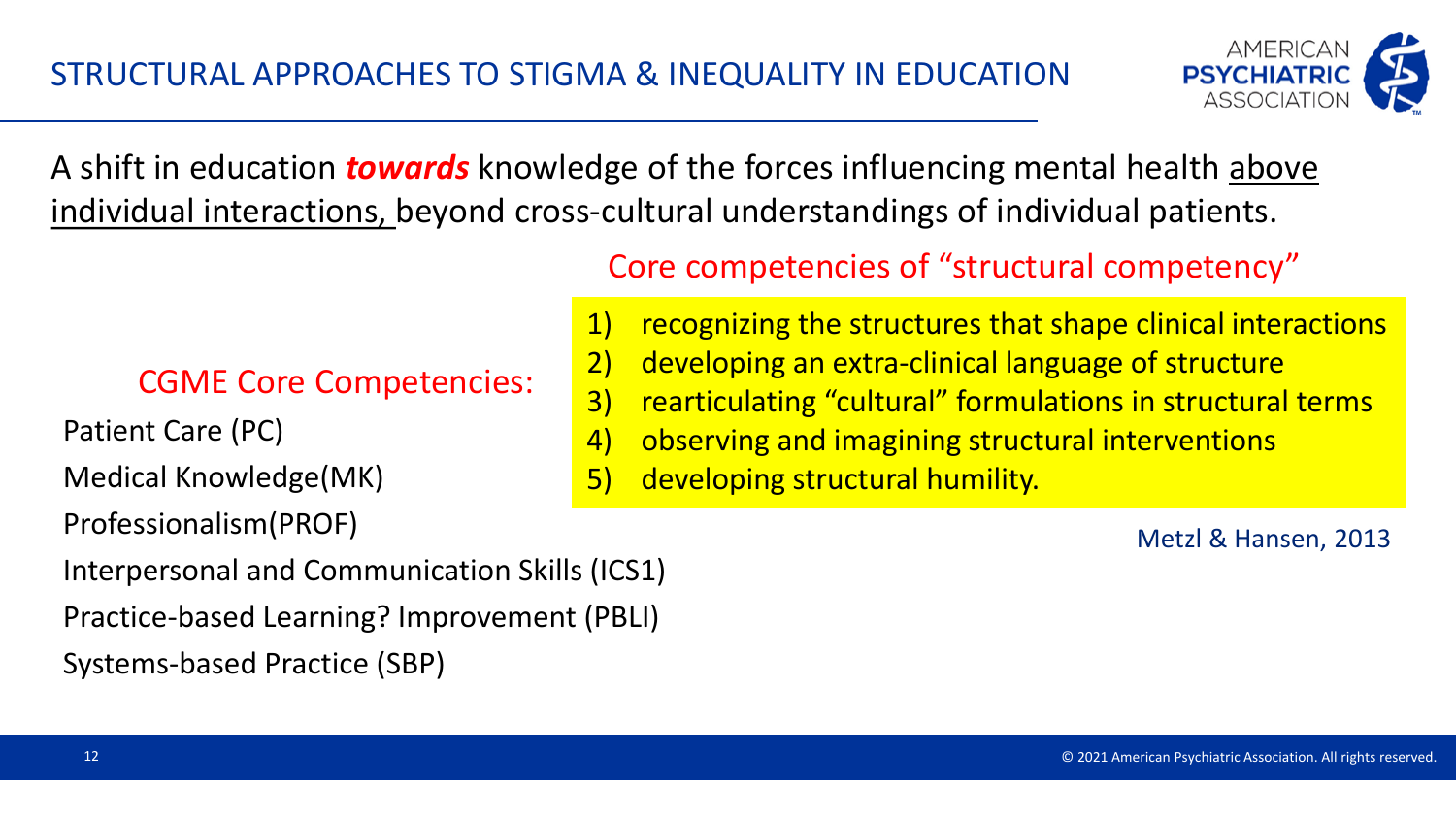

#### Proposal for Social Determinants of Mental Health Curriculum

- **1. Teaching** how to practice with **self-reflection**: implicit bias/unconscious bias, culturally responsive, antiracist and trauma-informed care in mental health.
- **2. Examining systems-based practice:** mental health service delivery, health care costs and insurance coverage issues of systems of care and levels of treatment.
- **3. Promoting** workforce **diversity and inclusion**: centering conversations on provider wellness, leadership, and equity.
- **4. Learning** local, state, and federal **mental health policy interventions** that prioritize equity and justice for children and their families.
- **5. Focus on** innovative and technological **collaborative care models** for the millennials that promote collective health and well-being of communities that will ultimately lead us on a more sustainable and equitable path.

In Preparation by committee: Kimberly Gordon-Achebe, MD et al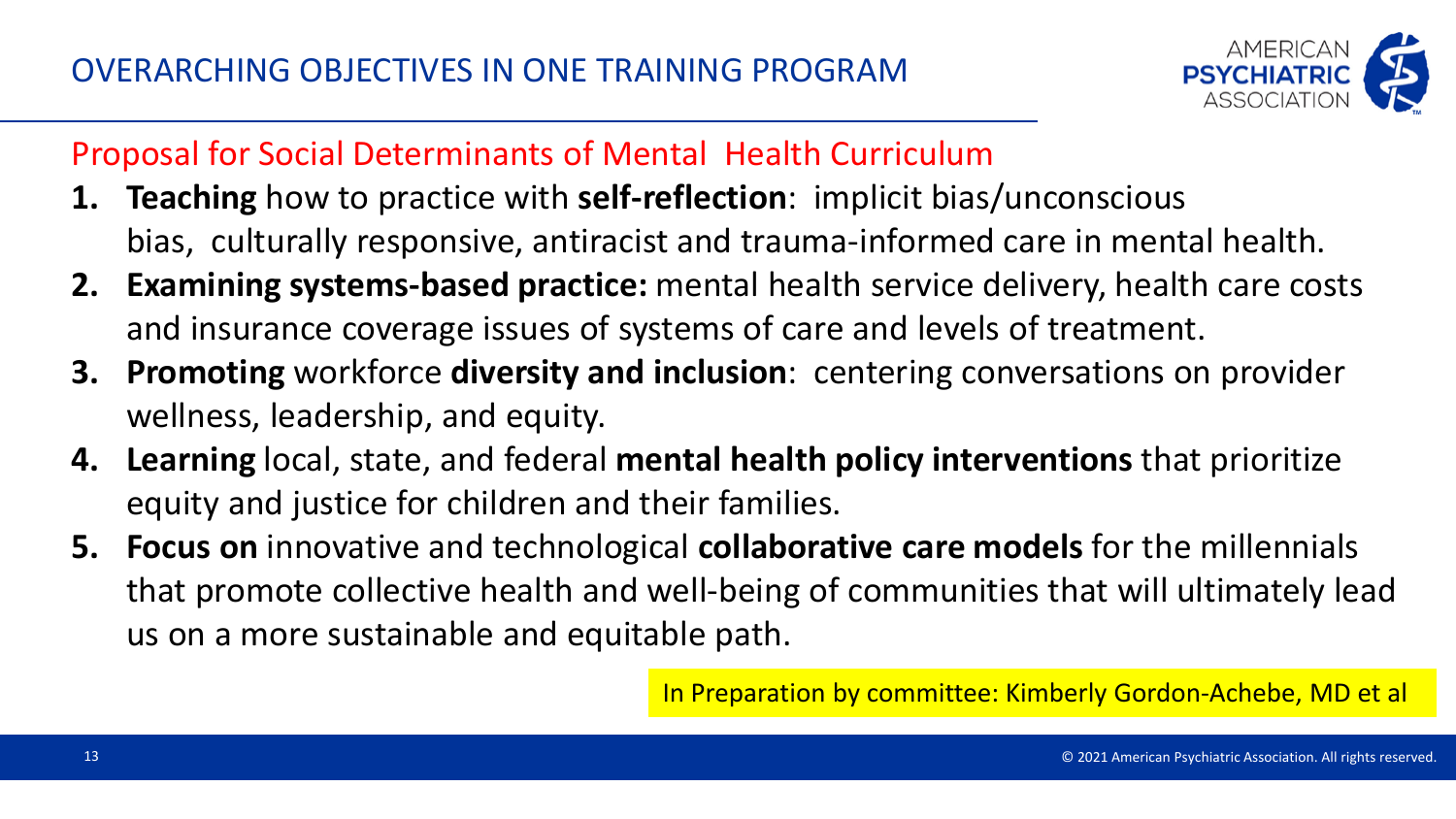

# Overarching Curriculum Components Teach how to practice with self-reflection:

#### Key focus Areas:

- cultural and structural humility
- cultural and structural competence
- implicit bias, antiracism and trauma informed care



# **STRUCTURAL COMPETENCY**

#### **KNOWLEDGE:**

Understanding the:

- meaning of structural and cultural humility
- impact of implicit bias on outcomes and disparities (educational, disciplinary, trauma/mental health)
- barriers to mental health, well-being and engagement (language barriers, adverse childhood experiences)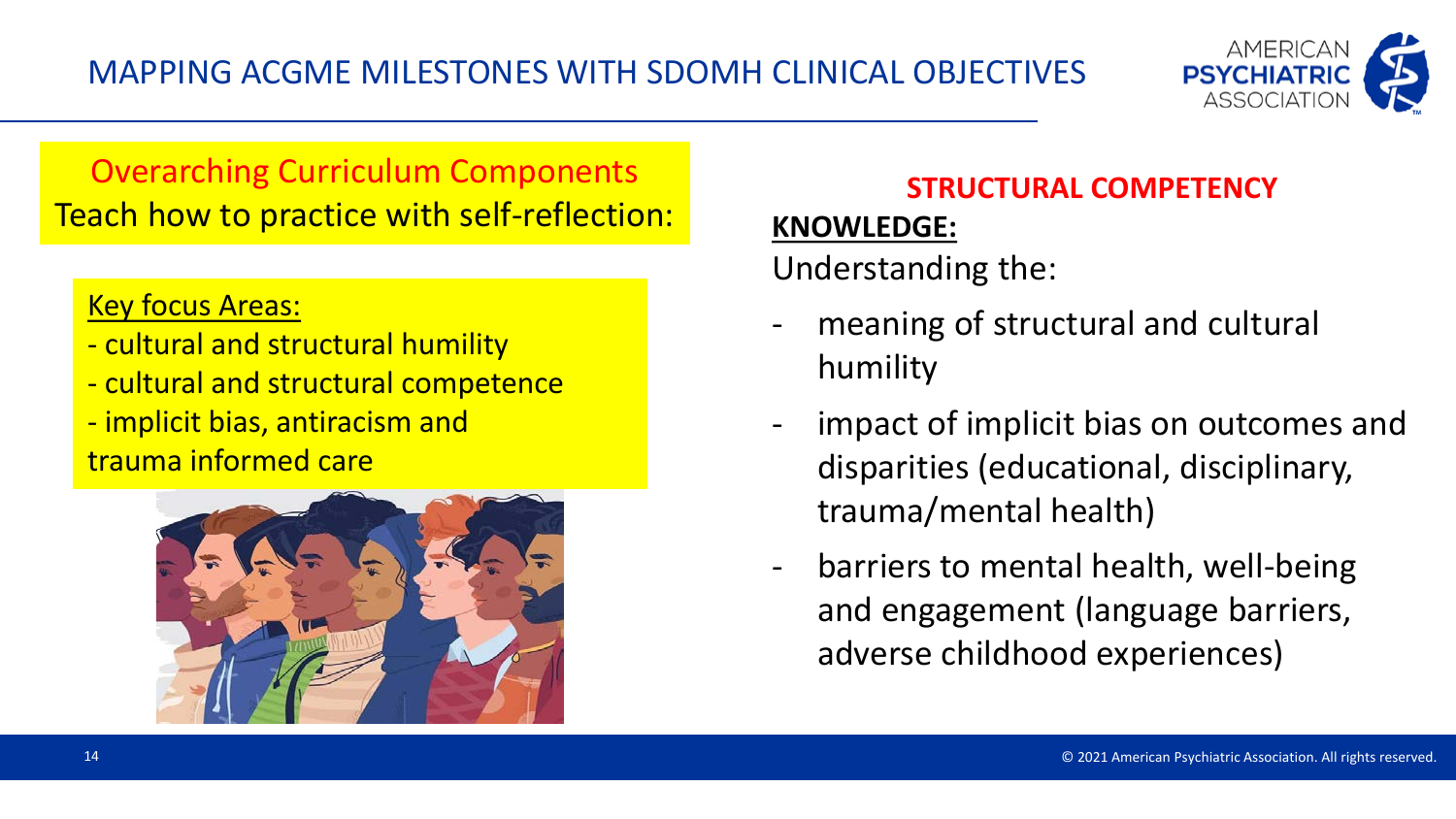#### SKILLS, ATTITUDES, EVALUATION METHOD USING MILESTONES



#### **SKILLS STRUCTURAL ACTION**

- Learning process for doing research into social and structural inequities
- Recognizing the structures that shape clinical interactions
- Developing an extra-clinical language of social determinants and structure.
- Rearticulating "cultural" formulations into social and structural terms.
- Observing and imagining structural interventions
- Developing structural humility

# **ATTITUDES SOCIAL RESPONSIBILITY**

#### - *ACTIONS:*

Research into where the inequities in health care come from- how does this relate to what is happening in your state, district, hospital system, personal practice

#### - *ACTIONS:*

Gather information or reflect on how inequities show up in special education, clinical settings such as school mental health, inpatient services, juvenile justice, foster care, residential and group homes.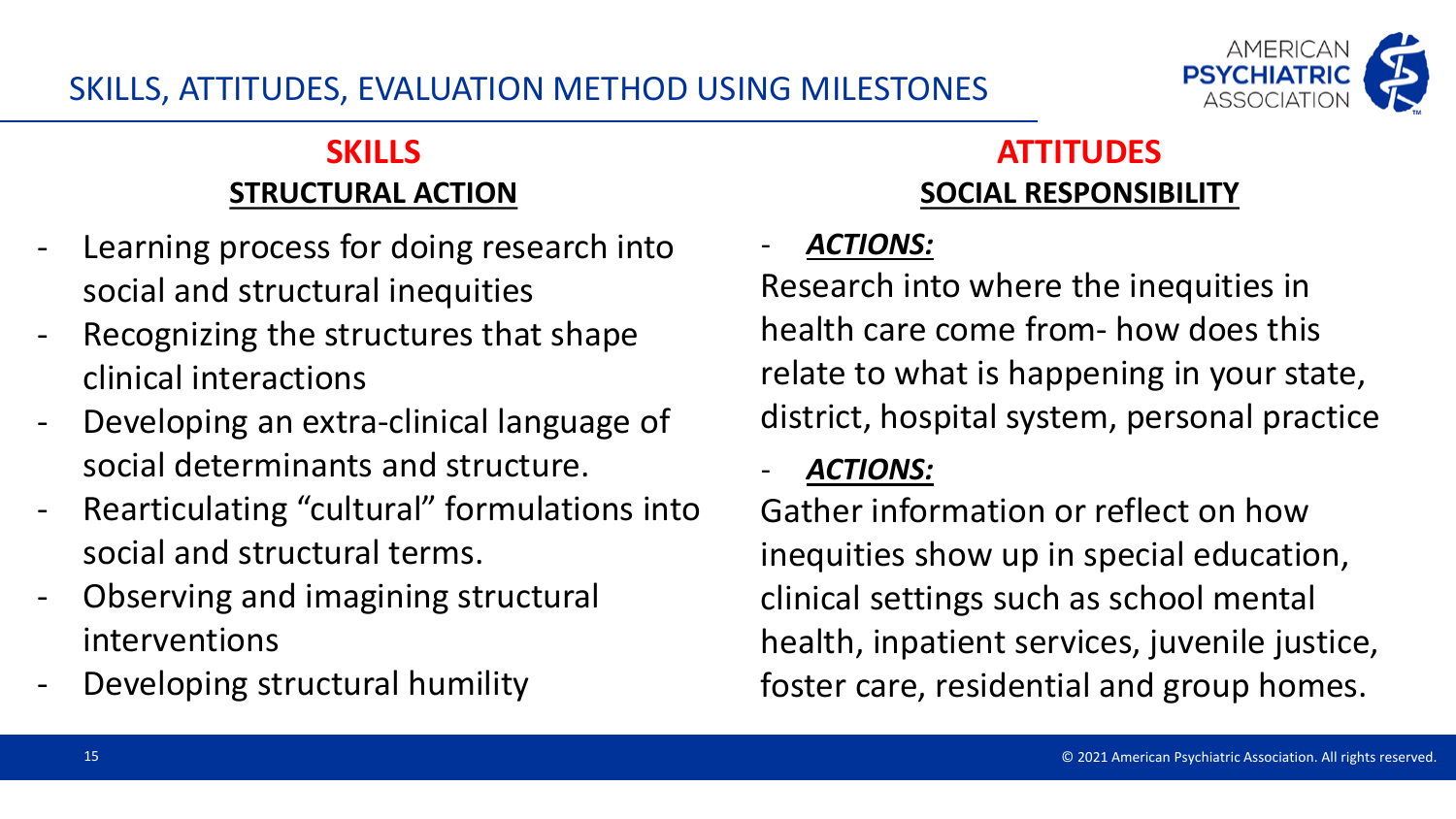

#### **Practice Based Learning (BLI1)**

Development and execution of lifelong learning through constant self-evaluation, Including critical evaluation of research and clinical evidence.

# **Practice Based Learning (BLI2)**

Reflective practice and commitment to personal growth.

# **Professionalism (PROF1)**

Compassion, integrity, respect for others sensitivity to diverse patient populations, adherence to ethical principles.

# **Interpersonal and Communication Skills (ICS1)**

Relationship development and conflict management with patients and families, colleagues, members of the health care team and other systems.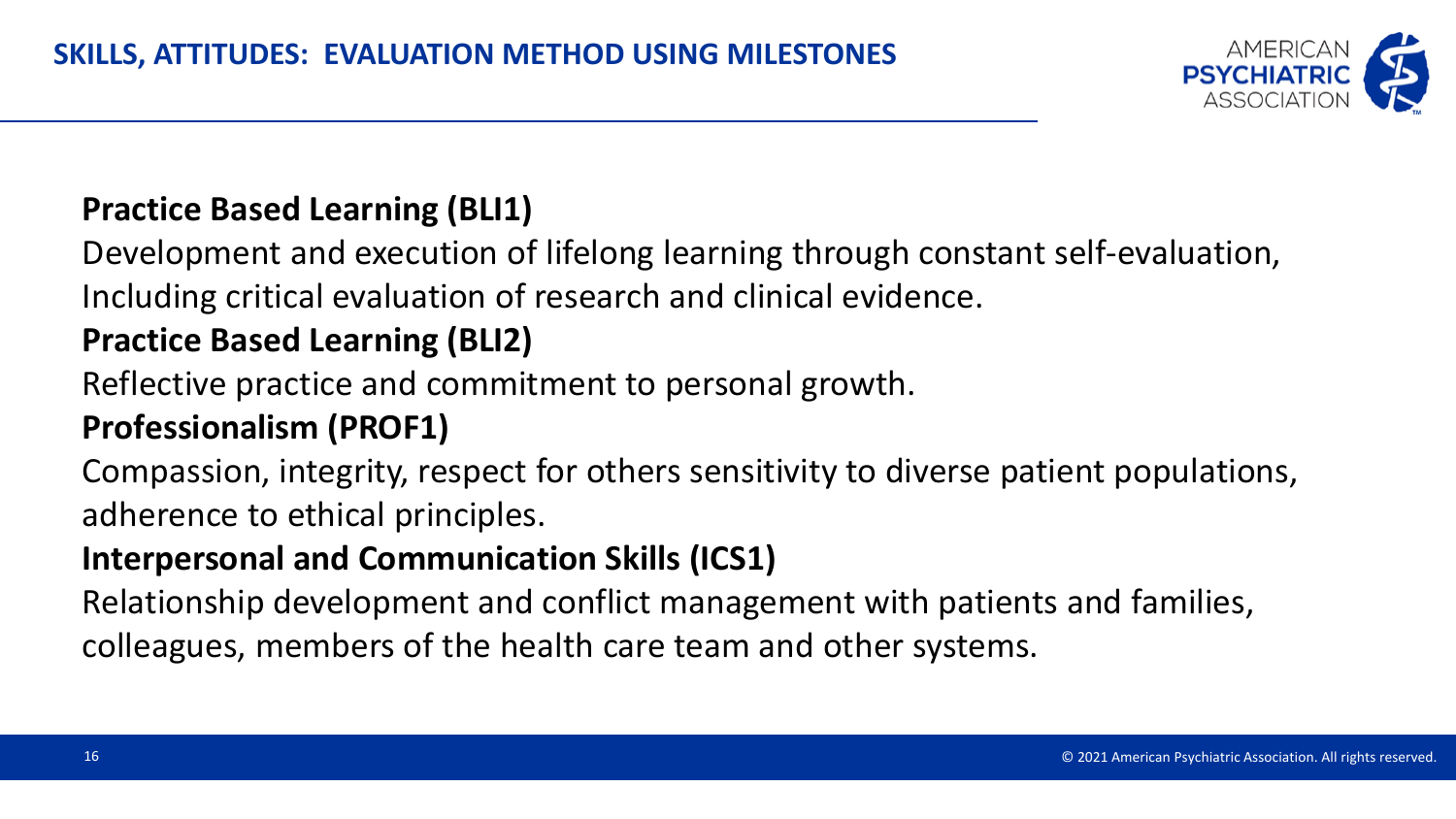

**A ) Review current criteria for training in the social determinants of mental health across educational levels and make recommendations for future change** 

- 1. Assemble and evaluate current criteria for training in the social determinants of mental health at the level of medical school, residency and all psychiatry specialty fellowships. Consider select international programs.
- 2. Make recommendations, advising programs in psychiatric education and training as to the results of our committee to consider wit other recommendations they receive.
- 3. Prepare a manuscript on these deliberations and results.

To join this workgroup contact: Kimberly Gordon-Achebe, MD, DFAPA kagordon@som.umaryland.edu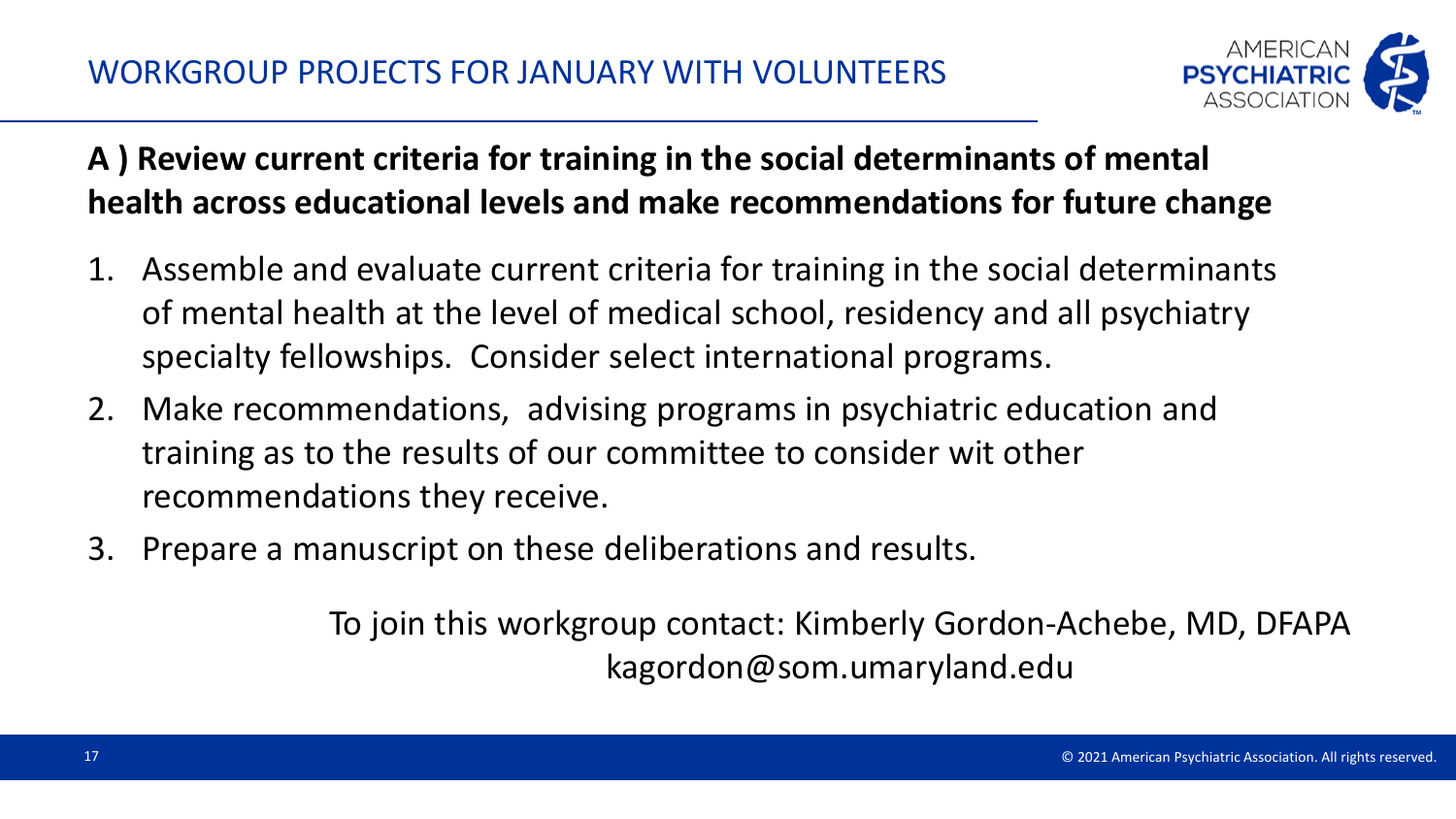

#### **B ) research recommendations for the social determinants of mental health**

- This work group could develop a list of research priorities to improve knowledge on the mechanisms whereby SD of MH impact behavior and comorbidities and inform clinical care to optimize outcomes of persons whose mental illness entails significant social and environmental underpinnings.
- Explore both positive and negative social determinants of mental health outcomes for those with early adversity considering education, relationships with caregivers and community engagement.

To join this workgroup contact: Dolores Malaspina, M.D. Dolores.Malaspina@gmail.com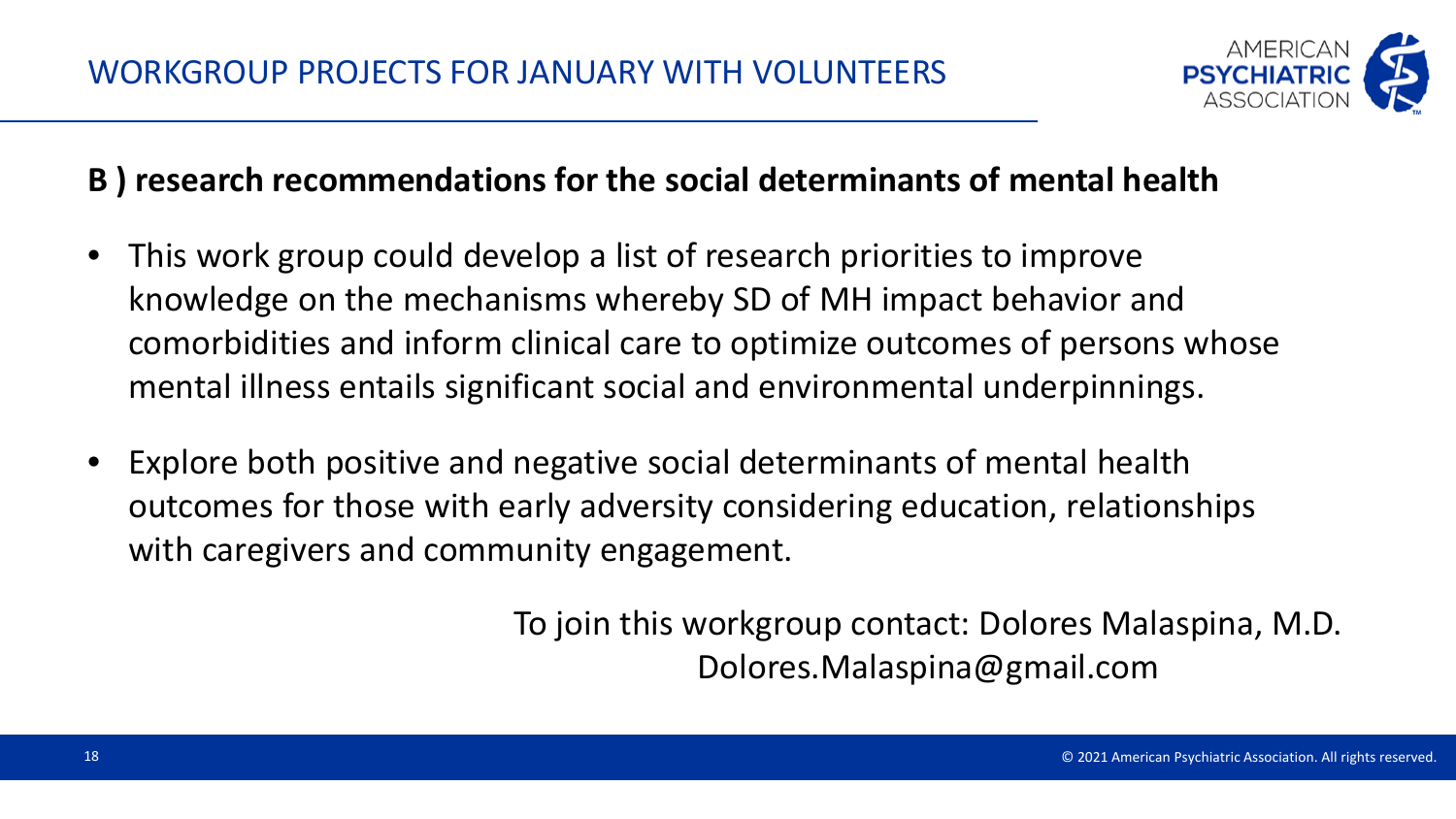

### **C) Outreach group**

Outreach to the public, news media and other constituents is needed to bring this work to the forefront of public opinion.

To join this workgroup contact: Elie Aoun, M.D., M.R.O. at aoun.elie.g@gmail.com